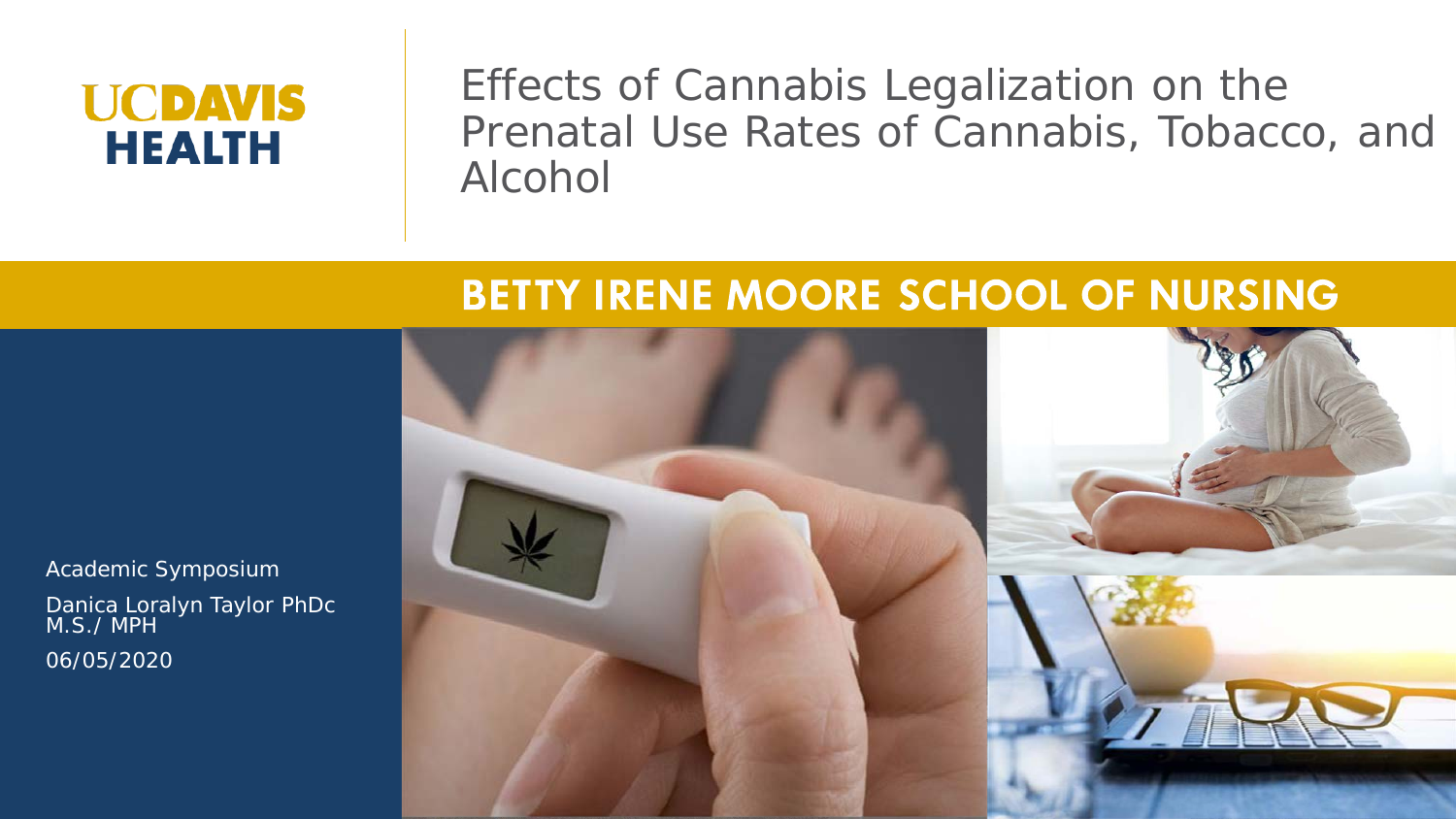## United States Cannabis Policy

- $\triangleright$  Schedule 1 drug due to "abuse potential, safety concerns, and lack of evidence to support pharmaceutical efficacy"<sup>1</sup>
- Changes in 1996 & 2012
- $\triangleright$  Three different types of legalization statuses 3
	- **▶ Recreational**
	- $\triangleright$  Medical
	- $\triangleright$  No broad legalization
- $\triangleright$  Legalization may impact cannabis use and use of other substance use





1SCHEDULES OF CONTROLLED SUBSTANCES, 21 U.S.C & 821; <sup>2</sup>STATE MARIJUANA LAWS", 2018; <sup>3</sup>BLUMENAUER & POLIS, 2013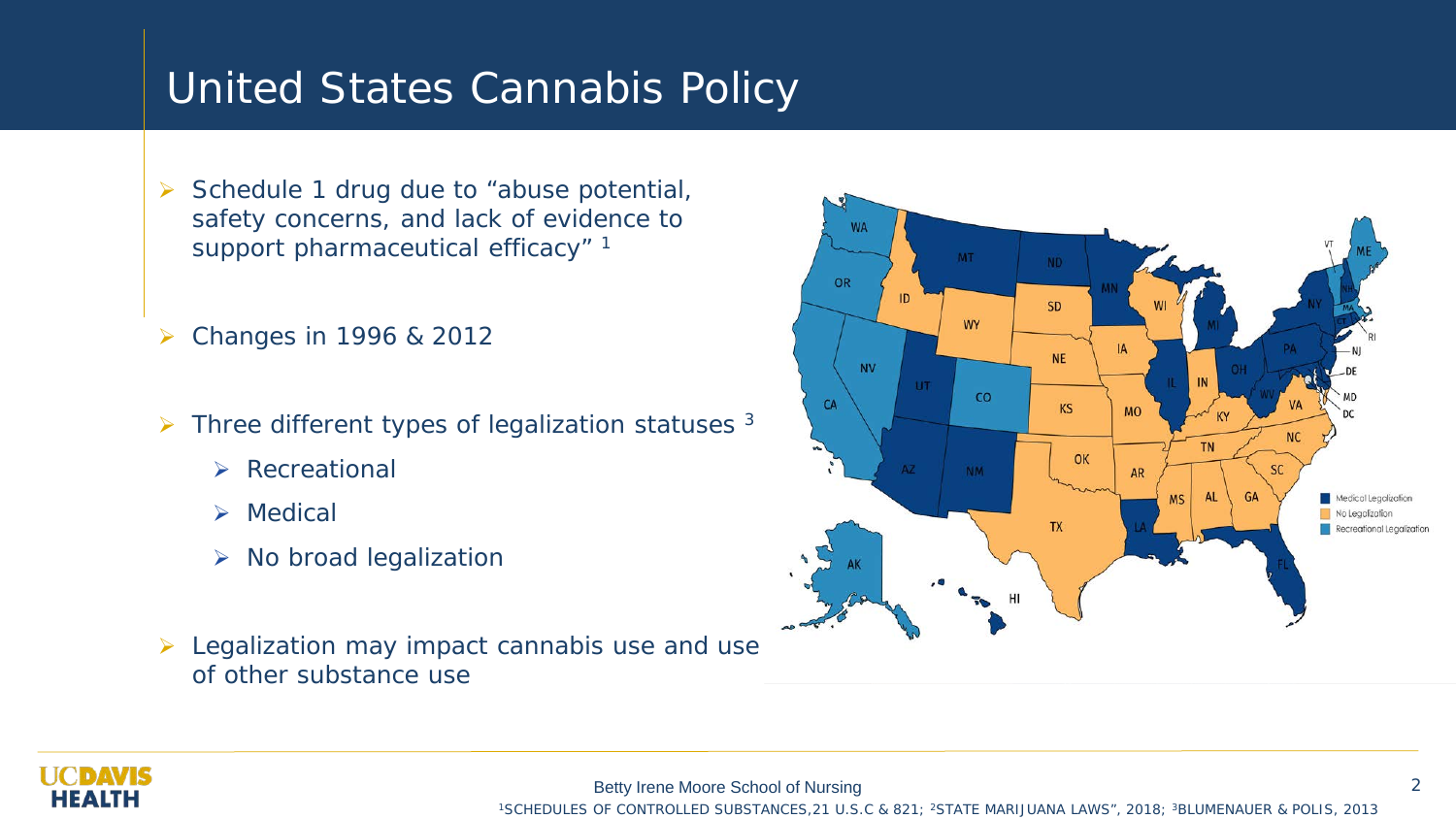## Prenatal Substance Use



 $\triangleright$  Cannabis is the most commonly used illicit drug in the United States (6-10%)

 $\triangleright$  Tobacco use rates vary- average ~10%

 $\triangleright$  Alcohol is the most common substance used during pregnancy-12% and rising

 All appear to have an impact on fetal and maternal health

- $\triangleright$  Low infant birth weight
- $\triangleright$  Cognitive delay

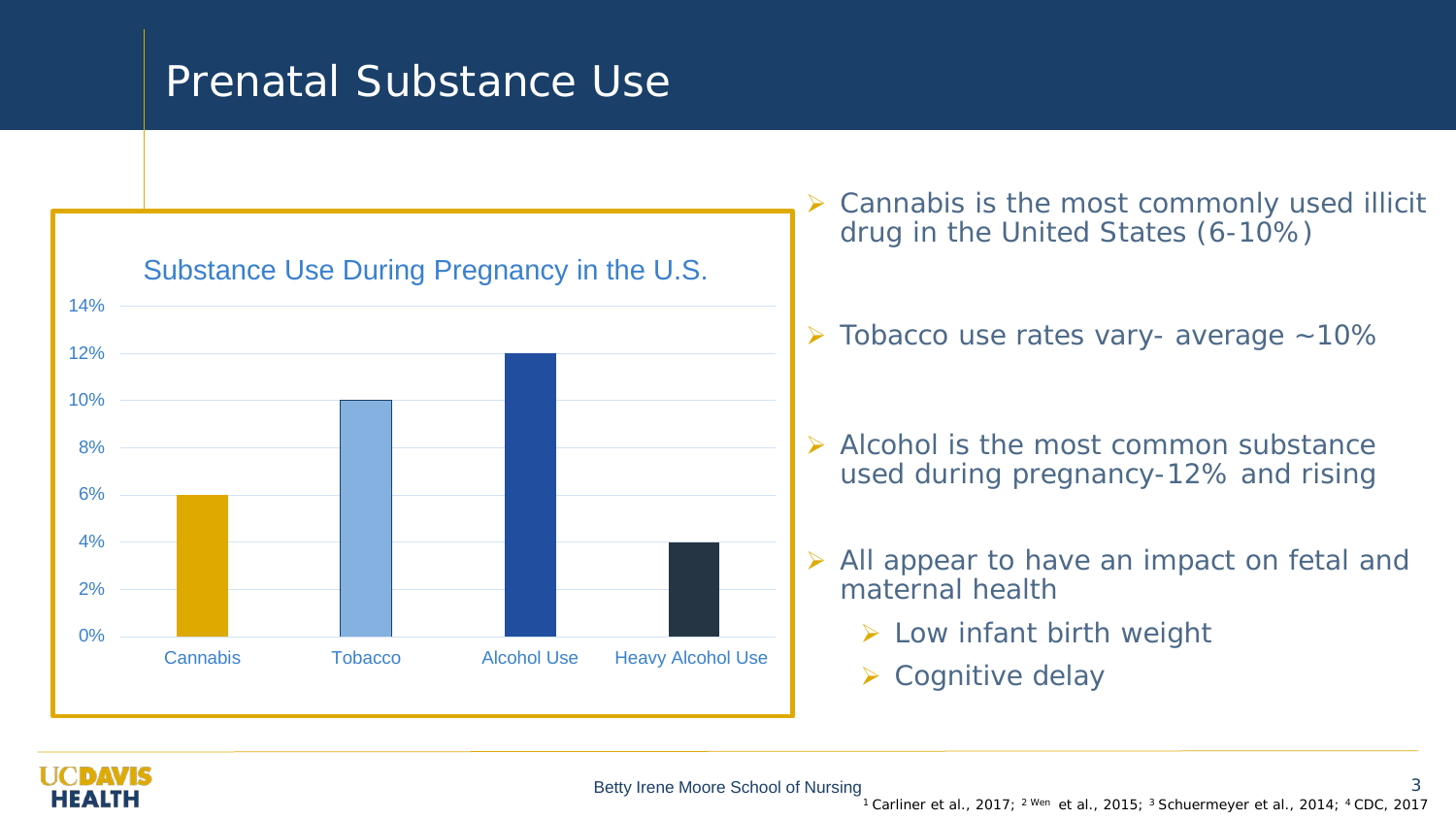# Problem Statement



Given the changing cannabis policy landscape, further studies need to address how cannabis legalization impacts the use of cannabis, alcohol, and tobacco during pregnancy, as well as factors associated with cannabis use.

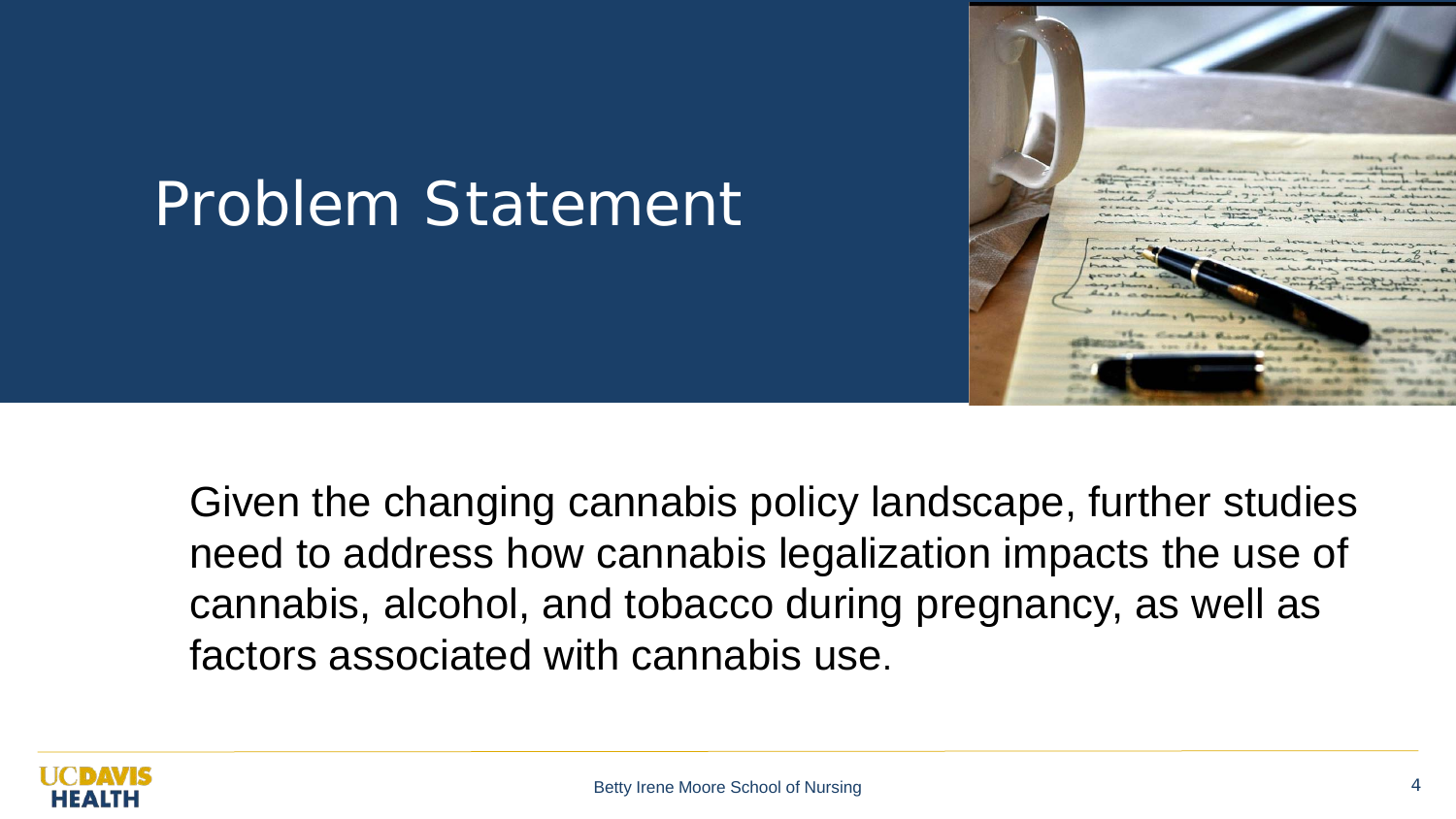## Overview of study

### Dataset

- ▶ Pregnancy Risk Assessment Monitoring System PRAMS
- A population-based surveillance system through CDC
- Used to better understand mother and infant health outcomes

# Design

- $\triangleright$  Natural Experiment
- ▶ Retrospective cross-sectional study
- $\triangleright$  Secondary datasets
- Difference-in-differences analysis, logistic regression, and descriptive statistics
- Outcome variables included substance use behaviors during preconception, prenatal, and postpartum (paper 2)

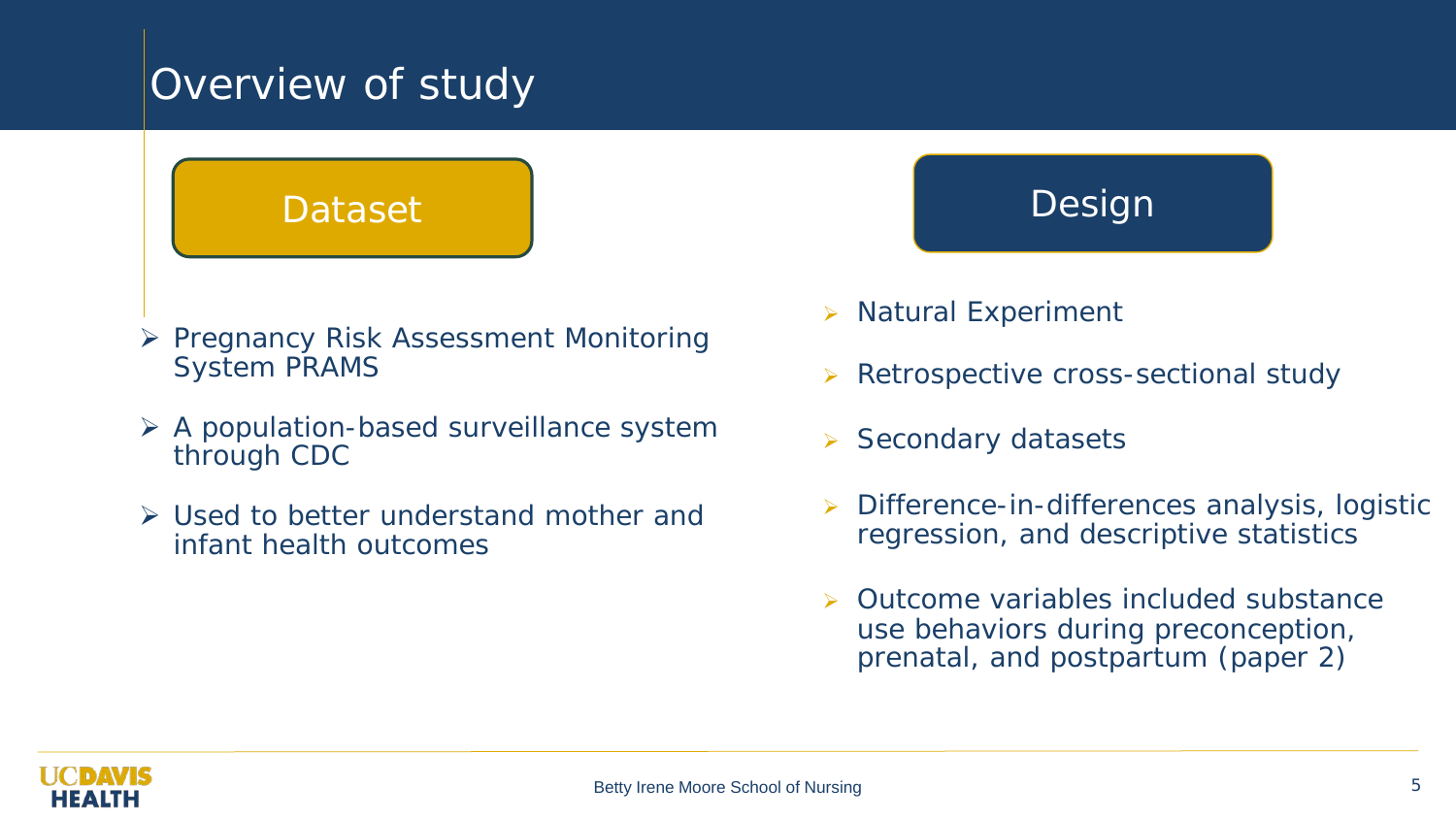### Paper 1

### **Overview**

 To compare the prevalence rates of alcohol and tobacco use among pregnant women and the association of these rates with cannabis legalization status

### **Results**

- 1% increase in prenatal alcohol use in recreational states(OR:1.51)
- Cigarette use decreasing overall but a lower rate in both recreationally legal and medically legal states
- Translates to thousands of potentially exposed pregnancies





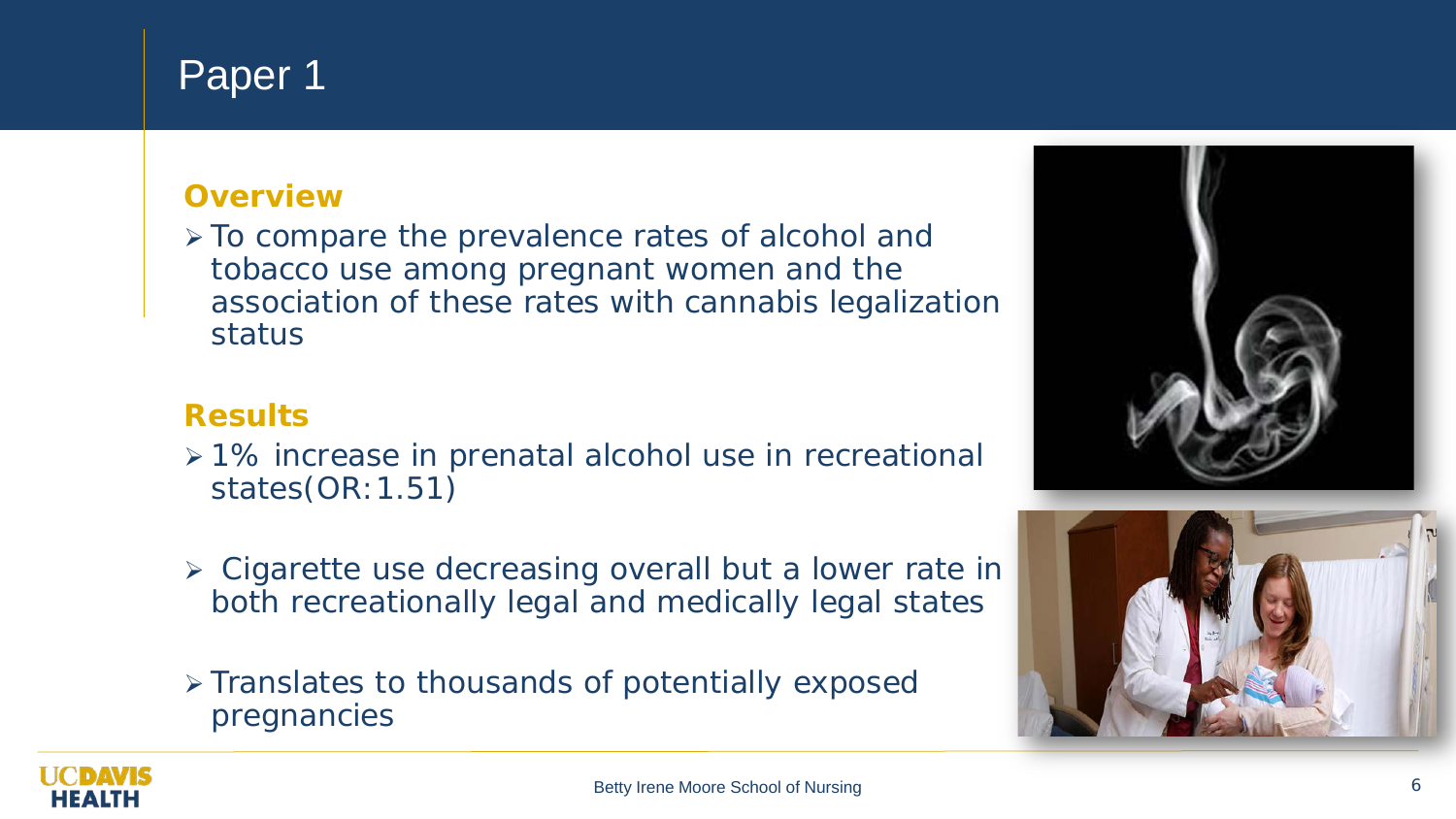### Paper 2

### **Overview**

- $\triangleright$  Examine the prevalence of cannabis use across the prenatal period
- Determine prevalence of cooccurring use of tobacco
- $\triangleright$  Identify factors associated with use during the three time periods

### **Results**



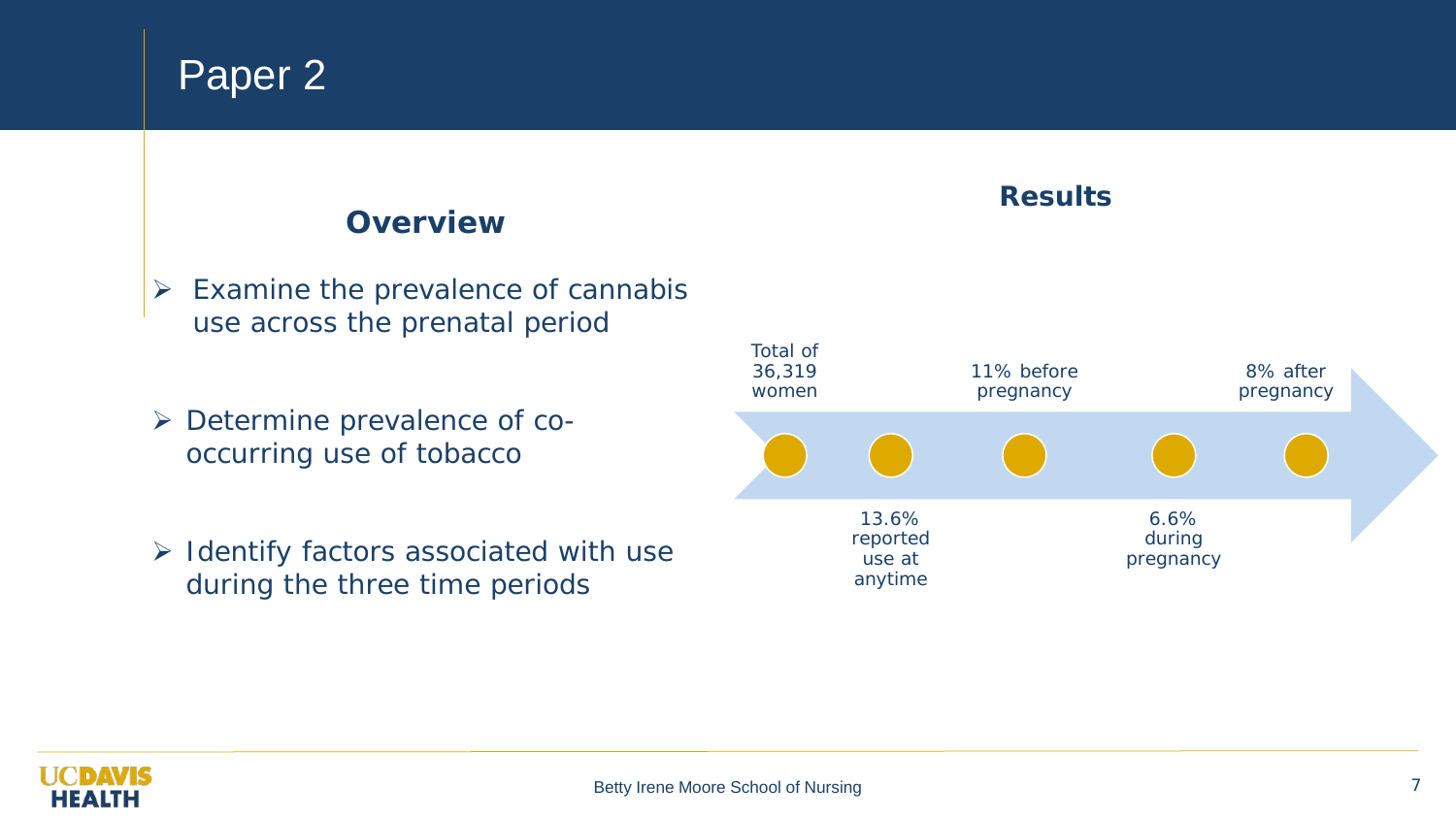# Significant Findings

#### **Preconception Use**

- Increased odds of residence in a medical legal and recreational legal states
- Several other characteristics associated with use: age, marital status, tobacco use, inadequate prenatal care

#### **Prenatal Use**

- Residence in recreational states associated with higher odds of cannabis use
- Similar characteristics associated with preconception use

#### **Postpartum Use**

- Recreational states again associated with higher use
- Also associated with tobacco use and inadequate prenatal care

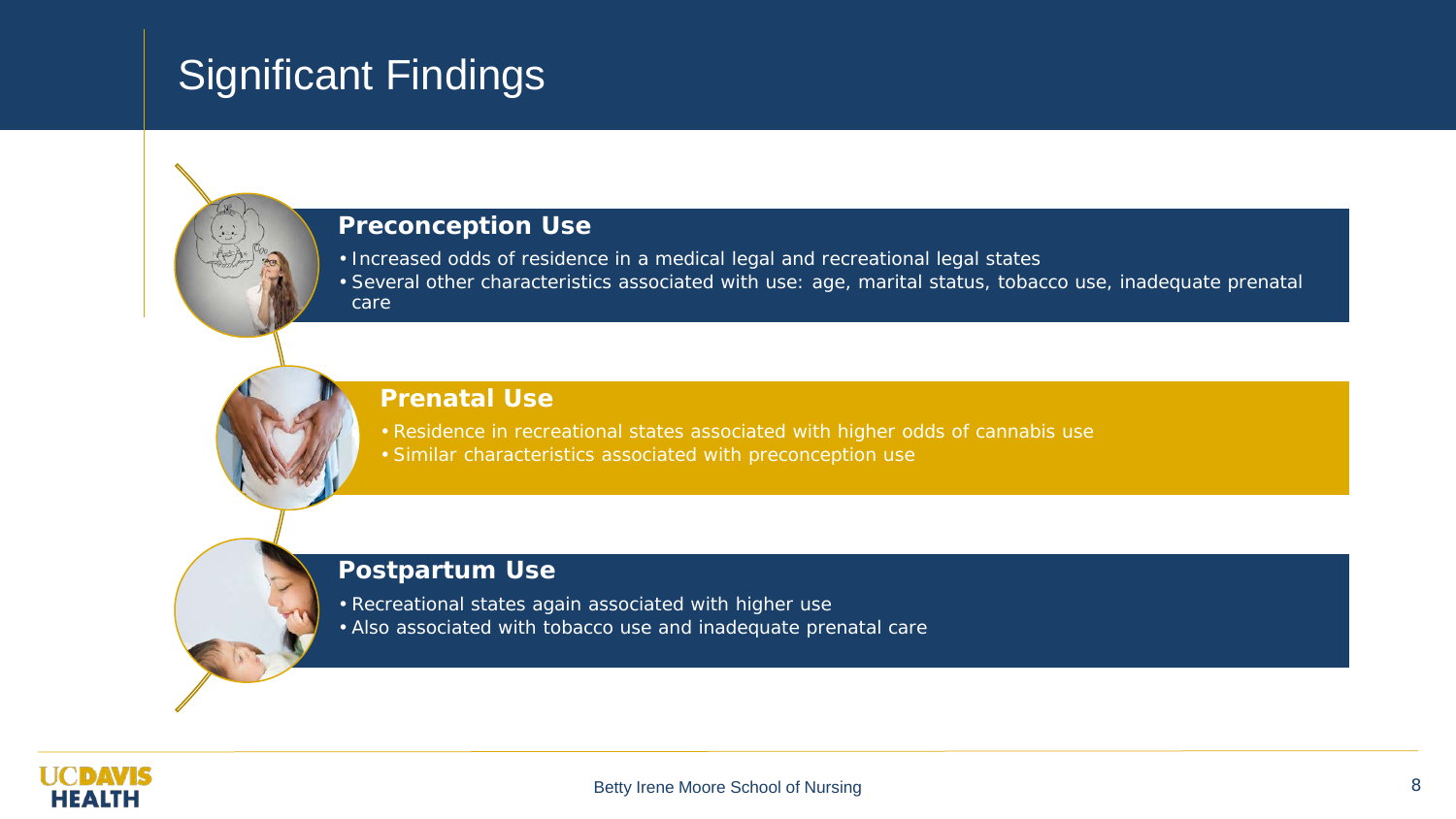### What does this all mean ?



First study to look at effects of recreational cannabis legalization on use of other substances in the pregnant population



Both medical and recreational cannabis legalization are associated with the use of alcohol and tobacco by pregnant women



Shift of attention from public health officials and providers away from other substance use



The recreational legalization of a schedule 1 drug could change perception about using other substances

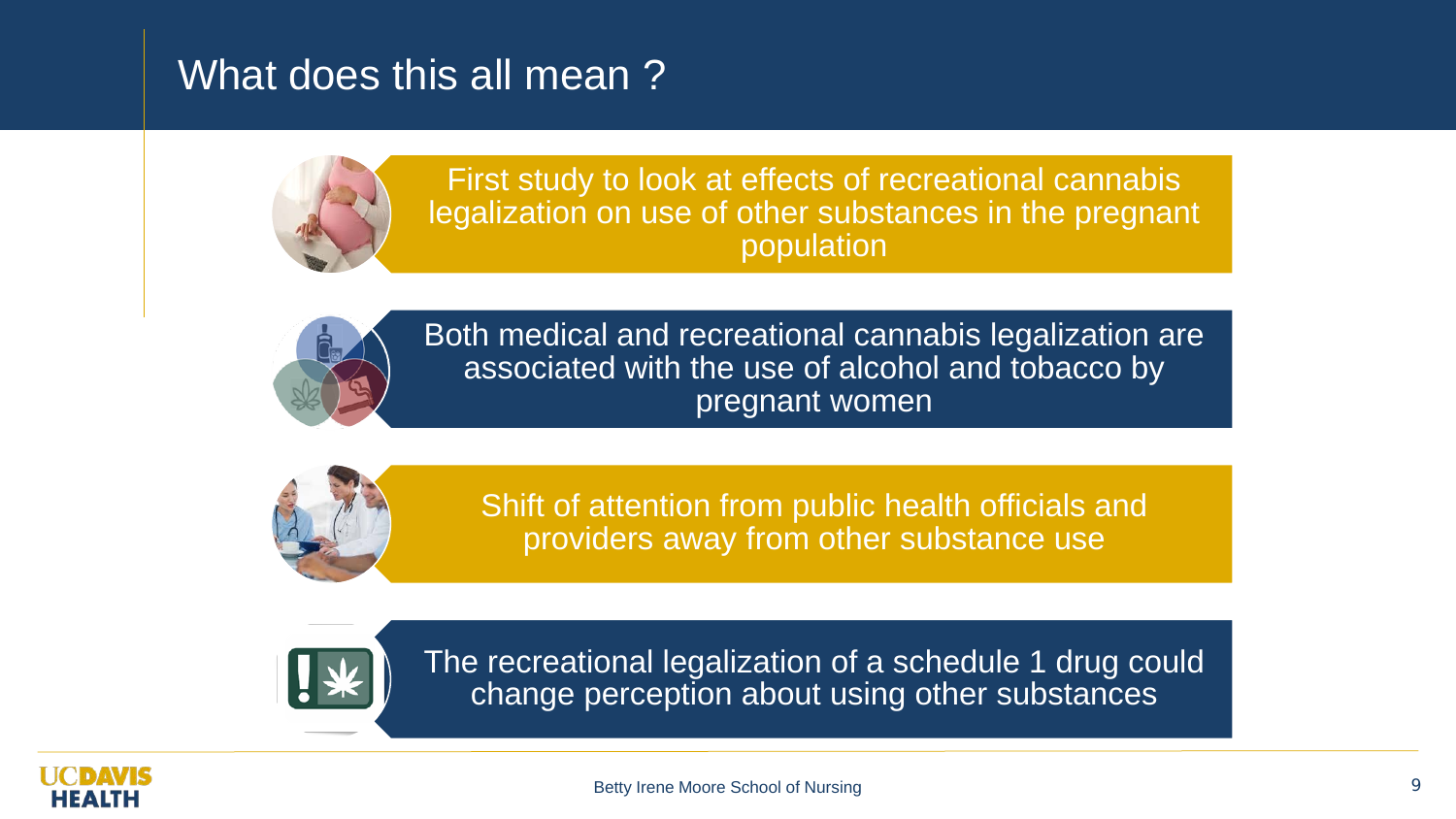### What does this all mean ?

- **▶ Difference in recreational compared to medical states** due to changes in perception of harm or increase access and promotion through dispensaries
- $\triangleright$  Providers may vary in the information they give based on state legalization status
- Characteristics associated with use similar to other literature
- > Tobacco use including e-cigarettes should be standard moving forward



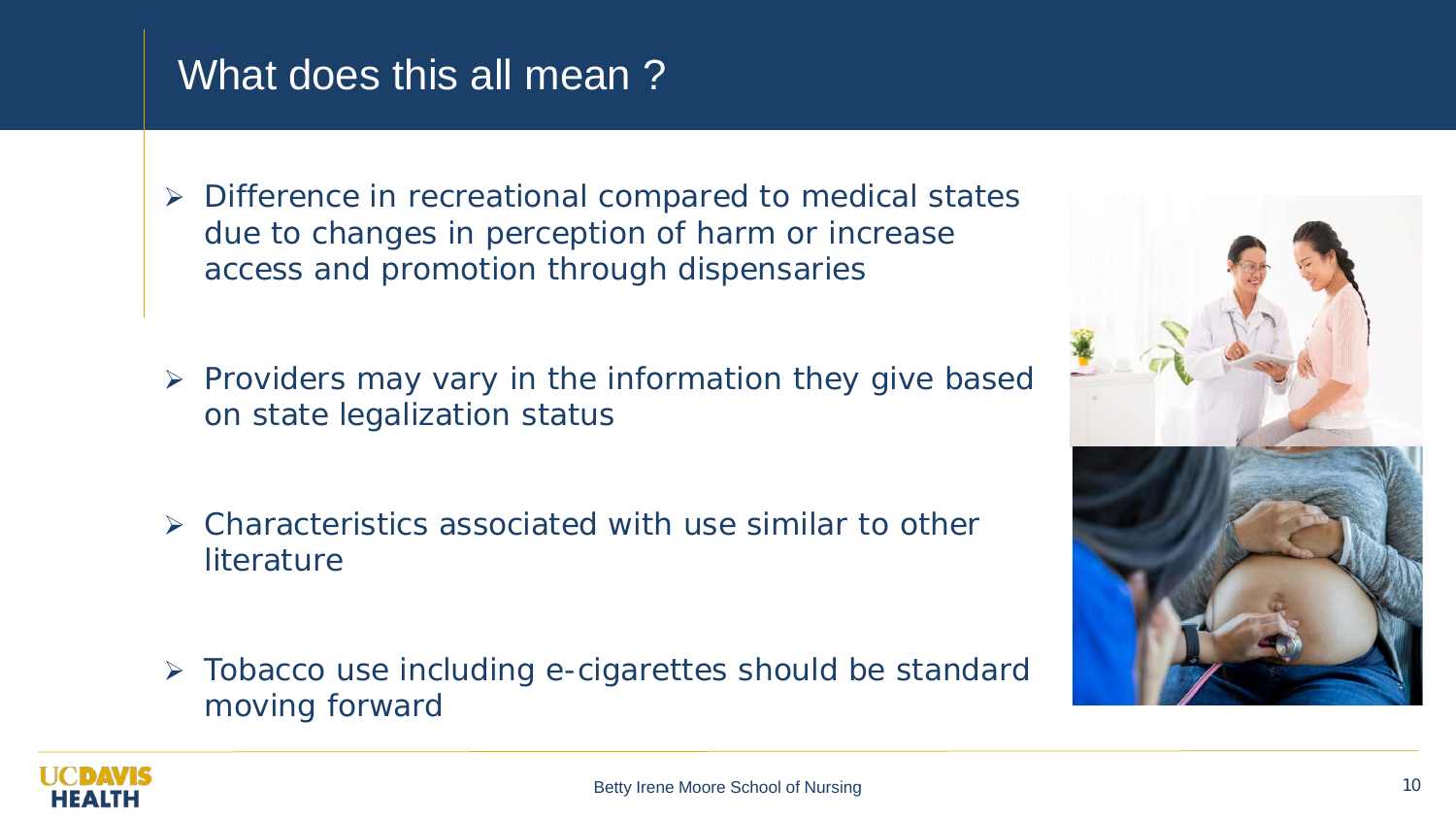### **Implications**